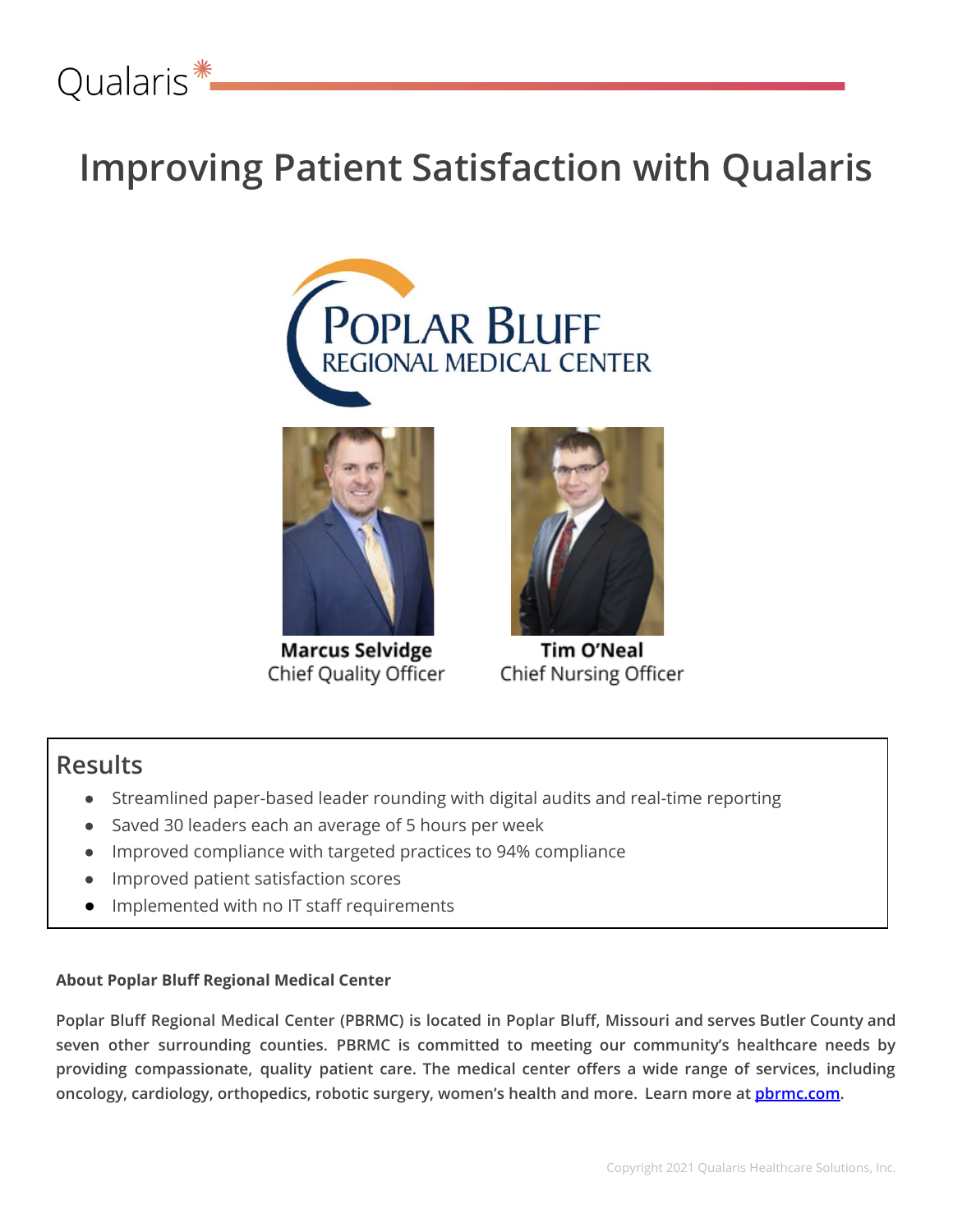# Qualaris<sup>\*</sup>

### **The Challenge: Paper-Based Leader Rounding**

Poplar Bluff Regional Medical Center (PBRMC) has embarked on a journey to improve the patient experience and has implemented a Nurse Leader Rounding program focused specifically on key areas for improvement in Press Ganey scores for patient experience.

Purposeful and timely rounding is a best practice intervention to routinely meet patient care needs, ensure patient safety, decrease the occurrence of patient preventable events, and proactively address problems before they occur. The Institute for Healthcare Improvement endorsed hourly rounding as the best way to reduce call lights and fall injuries, and increase both quality of care and patient satisfaction. 1



Prior to the transition to Qualaris, all leaders completed a one page document on every patient, Monday-Friday. With an average census of 150, compiling the information was incredibly tedious and it was difficult to derive any useful data in a timely manner.

> *"Using paper alone and putting in the work without the cumulative results, didn't provide for much engagement for our leaders." Tim O'Neal, CNO*



### **Impact of a paper-based process:**

- Only immediate issues were being handled
- No visibility to compliance levels or improvement areas
- **●** No immediate way to communicate issues to colleague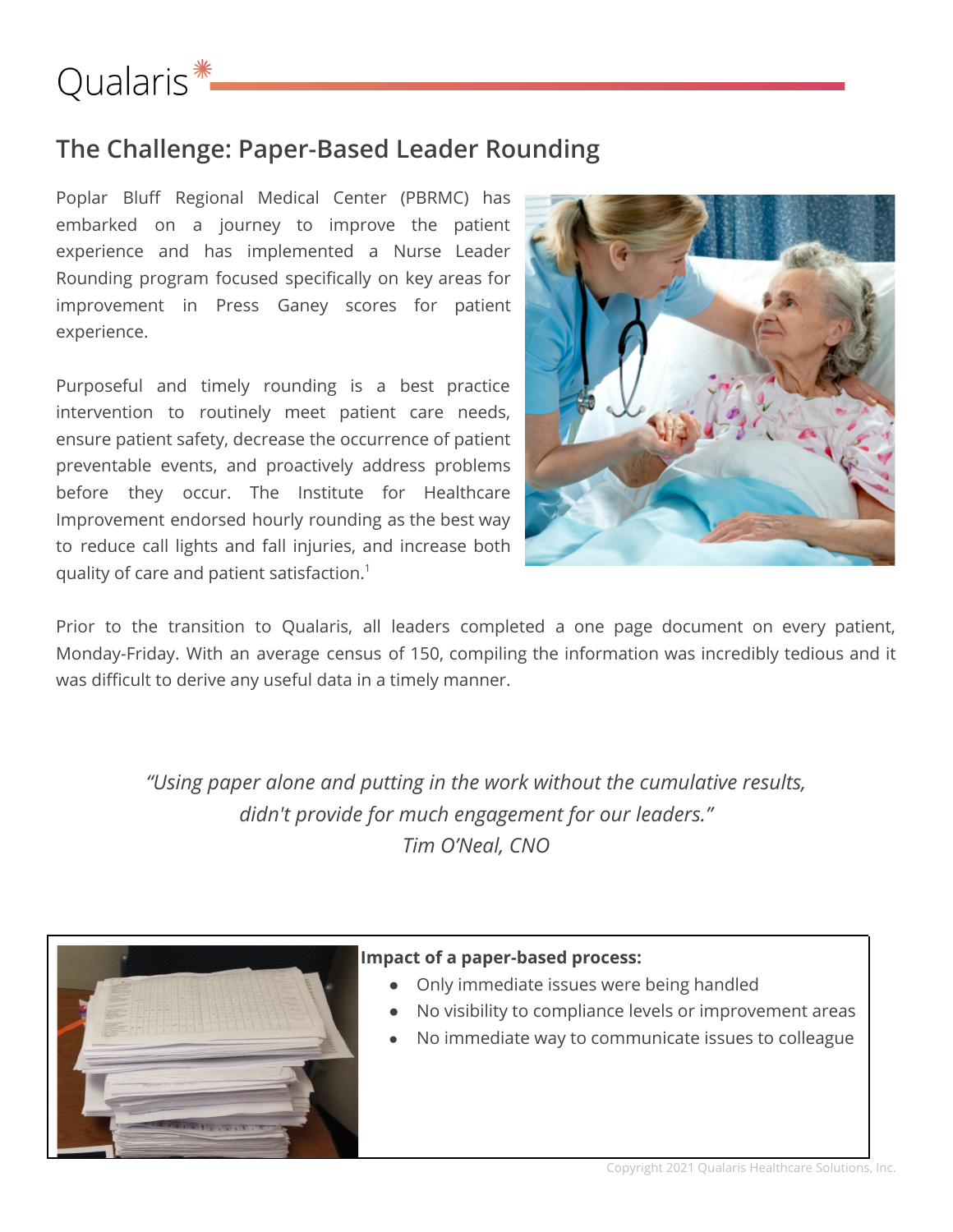

### **The Solution: Mobile-Friendly Audits & Real-time Results**



Having used Qualaris for a Hand Hygiene collaborative, Marcus & Tim knew there was a better way to manage a quality improvement initiative. Qualaris was rolled out to 30 leaders across the facility with no IT resources. The team was given a short video showing how to download the app to a mobile device, and an overview of how to use it. All leaders were very excited to use the product.

*"We are using the electronic audit we created with real-time results, and that has the entire team engaged!" Tim O'Neal, CNO*

*"With Qualaris, we interview the patient, make sure everything is going well, capture the audit information on the app, then hit submit. With the immediate turn-around time, data is recorded and available for reporting before seeing the next patient!" Marcus Selvidge, CQO*



Not only did they free up people from reviewing and collating the data, they also have the ability to track compliance in real time which they didn't have before. The Qualaris platform has saved valuable time for all leaders in the organization.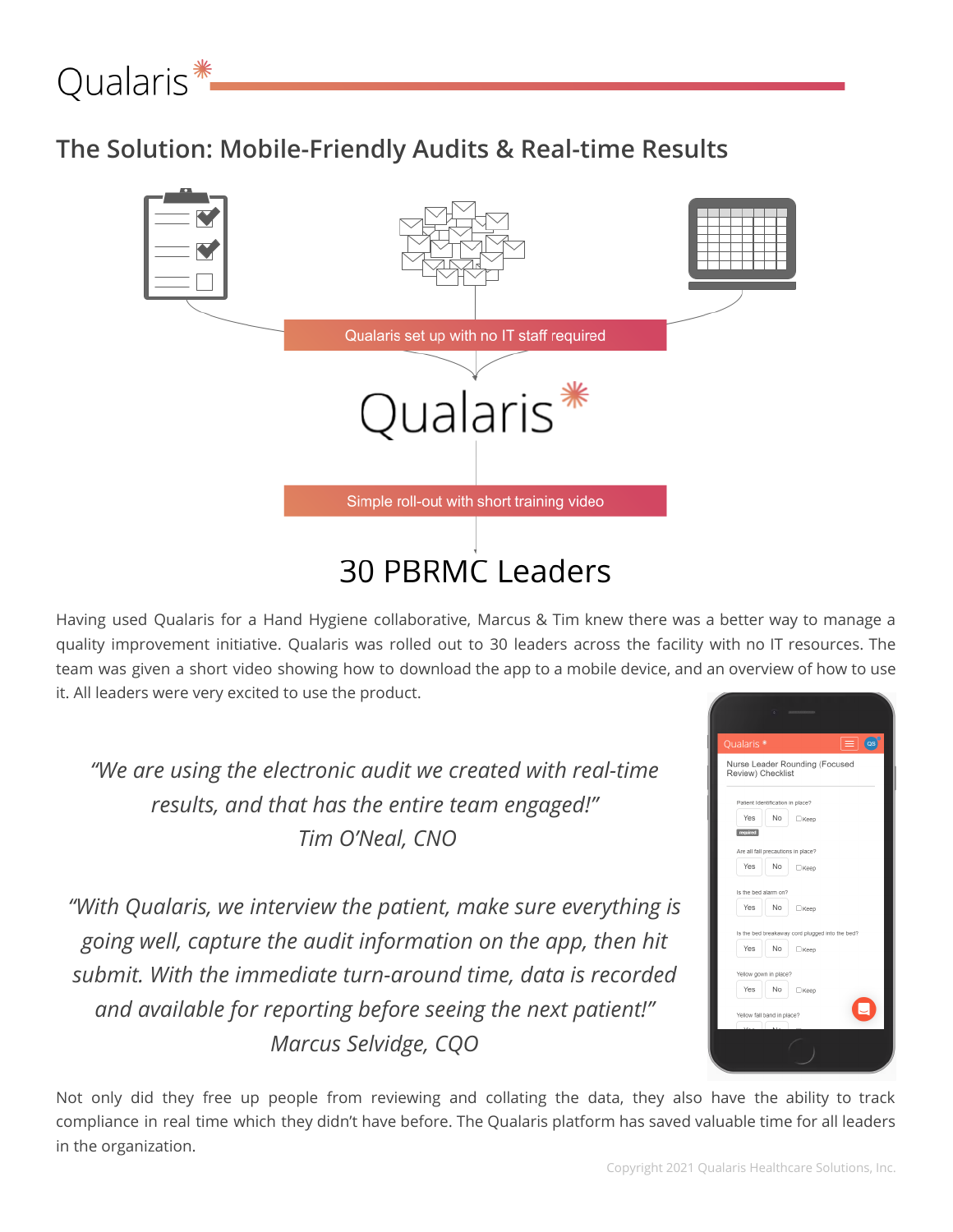

### **Results: Time Savings, Compliance, & Improved Patient Experience**

Marcus estimates that the leadership team probably saves on average five hours/week per person just being able to see all the data in real time and not manually calculate it. "Before Qualaris, we had four steps: 1. compile, 2. review, 3. format then, 4. report. With Qualaris, steps two-four are completed because the system does all that for you."

Tim is confident, "having the ability to verify and validate along with engaging the patient with leader rounding will help us drive up our patient experience scores."

The dashboard tells the story. Poplar Bluff's compliance started at 81% and they are at 92% right now, with a high of 94% in February.

# 5 hours/week saved for each leader

*"Since going live with Qualaris, we have seen substantial improvements with our patient satisfaction scores and our compliance rates. Being able to monitor non-compliance in real time allows us to focus on our needs week to week, helping to drive excellence."*

*Tim O'Neal, CNO*

| <b>PBRMC Leader Rounding</b>                                                                                  |        |     |      |        |               |         |         |          |       |
|---------------------------------------------------------------------------------------------------------------|--------|-----|------|--------|---------------|---------|---------|----------|-------|
| checklist compliance summary<br>PBRMC Housewide, Aug 1, 2020 - Mar 9, 2021                                    |        |     |      |        |               |         |         |          |       |
| Key: ● ≥ 90% × < 90%                                                                                          |        |     |      |        |               |         |         |          |       |
| Defect-free compliance (Percentage of audits without any defects)                                             |        |     |      |        |               |         |         |          |       |
|                                                                                                               | 8/1    | 9/1 | 10/1 | 11/1   | 12/1          | 1/1     | 2/1     | 3/1      | trend |
| PBRMC Leader Rounding                                                                                         |        |     |      | ×83%   | × 76%         | × 84%   | ● 92%   | ● 93%    |       |
| Compliant Count / Total Count                                                                                 |        |     |      | 5/6    | 296/387       | 606/723 | 776/840 | 255/273  |       |
|                                                                                                               |        |     |      |        |               |         |         |          |       |
| Individual interventions                                                                                      |        |     |      |        |               |         |         |          |       |
|                                                                                                               | 8/1    | 9/1 | 10/1 | 11/1   | 12/1          | 1/1     | 2/1     | 3/1      | trend |
| Appropriate hand hygiene was performed by<br>staff entering, exiting, or while providing care<br>in the room? |        |     |      | ● 100% | ● 99.3%       | ● 99.5% | ● 99.9% | ● 100%   |       |
| Compliant Count / Total Count                                                                                 |        |     |      | 6/6    | 295/297       | 599/602 | 694/695 | 206/206  |       |
| Have all staff introduced themselves to you?                                                                  |        |     |      | ● 100% | 97%           | ● 99.3% | ● 99.3% | ● 99.5%  |       |
| Compliant Count / Total Count                                                                                 |        |     |      | 5/5    | 280/289       | 538/542 | 667/672 | 193/194  |       |
| Does the room appear safe and free of<br>clutter?                                                             |        |     |      | ● 100% | ● 99.2%       | ● 99.2% | ● 99%   | $99.6\%$ |       |
| Compliant Count / Total Count                                                                                 |        |     |      | 6/6    | 380/383       | 705/711 | 827/835 | 271/272  |       |
| When you needed anything, were you able to<br>get help quickly?                                               | $\sim$ |     |      | × 80%  | •91%          | ● 93%   | •96%    | $99\%$   |       |
| Compliant Count / Total Count                                                                                 |        |     |      | 4/5    | 258/282       | 504/540 | 642/671 | 191/193  |       |
| Have we done everything we could to make<br>you feel comfortable?                                             |        |     |      | × 80%  | •98%          | ● 97%   | ● 97%   | 99.5%    |       |
| Compliant Count / Total Count                                                                                 |        |     |      | 4/5    | 278/285       | 526/541 | 651/671 | 192/193  |       |
| Have you been able to rest without noise<br>disturbances?                                                     |        |     |      | × 83%  | $\bullet$ 94% | ● 99%   | ● 98%   | 98%      |       |
| Compliant Count / Total Count                                                                                 |        |     |      | 5/6    | 263/281       | 525/531 | 652/665 | 194/197  |       |